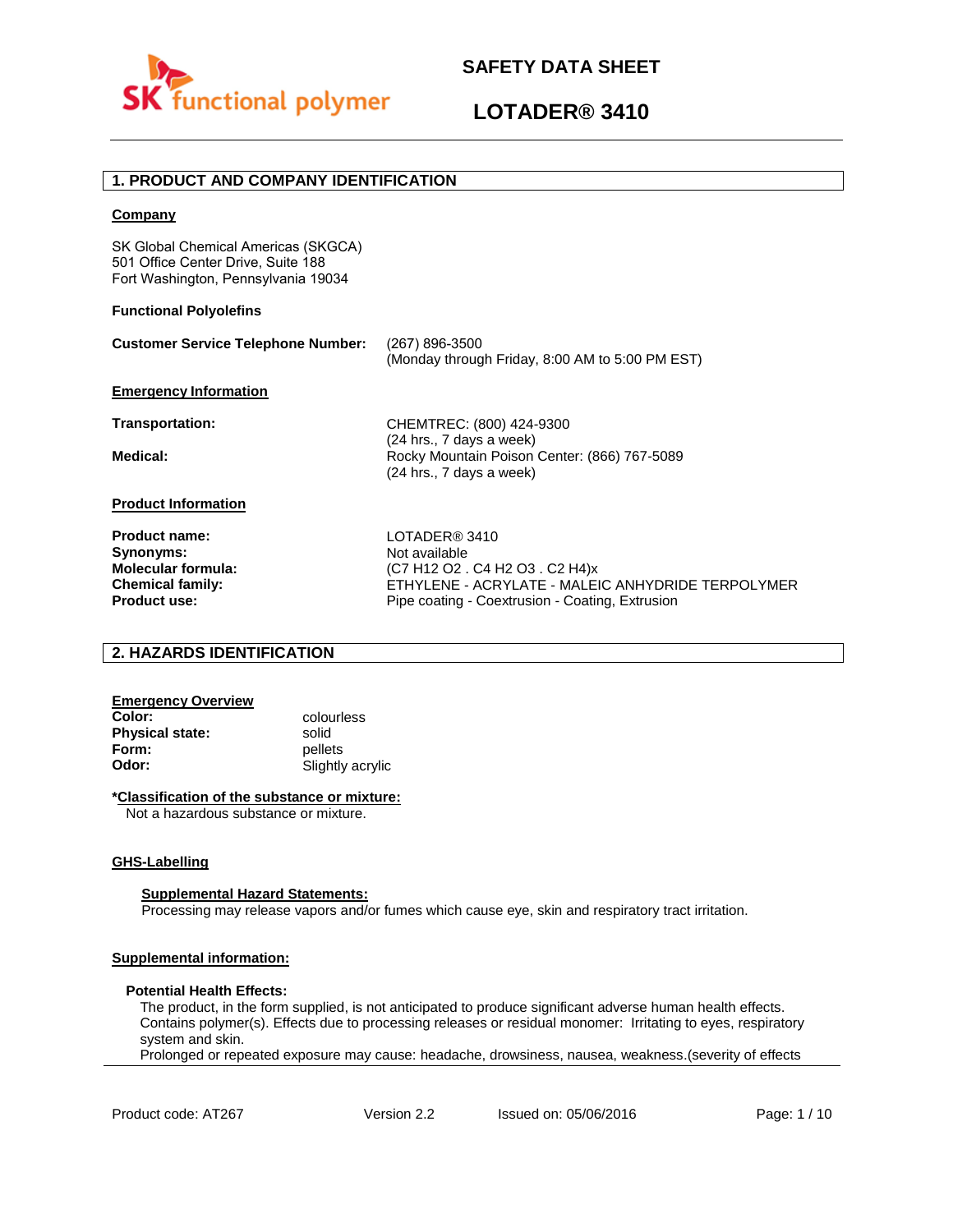

depends on extent of exposure) .

### **Other:**

Handle in accordance with good industrial hygiene and safety practice. (pellets/granules) This product may release fume and/or vapor of variable composition depending on processing time and temperature.

# **3. COMPOSITION/INFORMATION ON INGREDIENTS**

| <b>Chemical Name</b>                                                     | CAS-No.    | Wt/Wt        | <b>GHS Classification**</b> |
|--------------------------------------------------------------------------|------------|--------------|-----------------------------|
| 2-Propenoic acid, butyl ester, polymer with<br>ethene and 2,5-furandione | 64652-60-4 | $\leq$ 100 % | Not classified              |

\*\*For the full text of the H-Statements mentioned in this Section, see Section 16.

### **4. FIRST AID MEASURES**

### **4.1. Description of necessary first-aid measures:**

### **Inhalation:**

If inhaled, remove victim to fresh air.

### **Skin:**

In case of contact, immediately flush skin with plenty of water. If molten polymer gets on the skin, cool rapidly with cold water. Do not peel solidified product off the skin. Obtain medical treatment for thermal burns. Remove material from clothing. Wash clothing before reuse. Thoroughly clean shoes before reuse.

### **Eyes:**

Immediately flush eye(s) with plenty of water. Obtain medical treatment for thermal burns.

### **Ingestion:**

If swallowed, DO NOT induce vomiting. Get medical attention. Never give anything by mouth to an unconscious person.

### **4.2. Most important symptoms/effects, acute and delayed:**

For most important symptoms and effects (acute and delayed), see Section 2 (Hazard Statements and Supplemental Information) and Section 11 (Toxicology Information) of this SDS.

### **4.3. Indication of immediate medical attention and special treatment needed, if necessary:**

Unless otherwise noted in Notes to Physician, no specific treatment noted; treat symptomatically.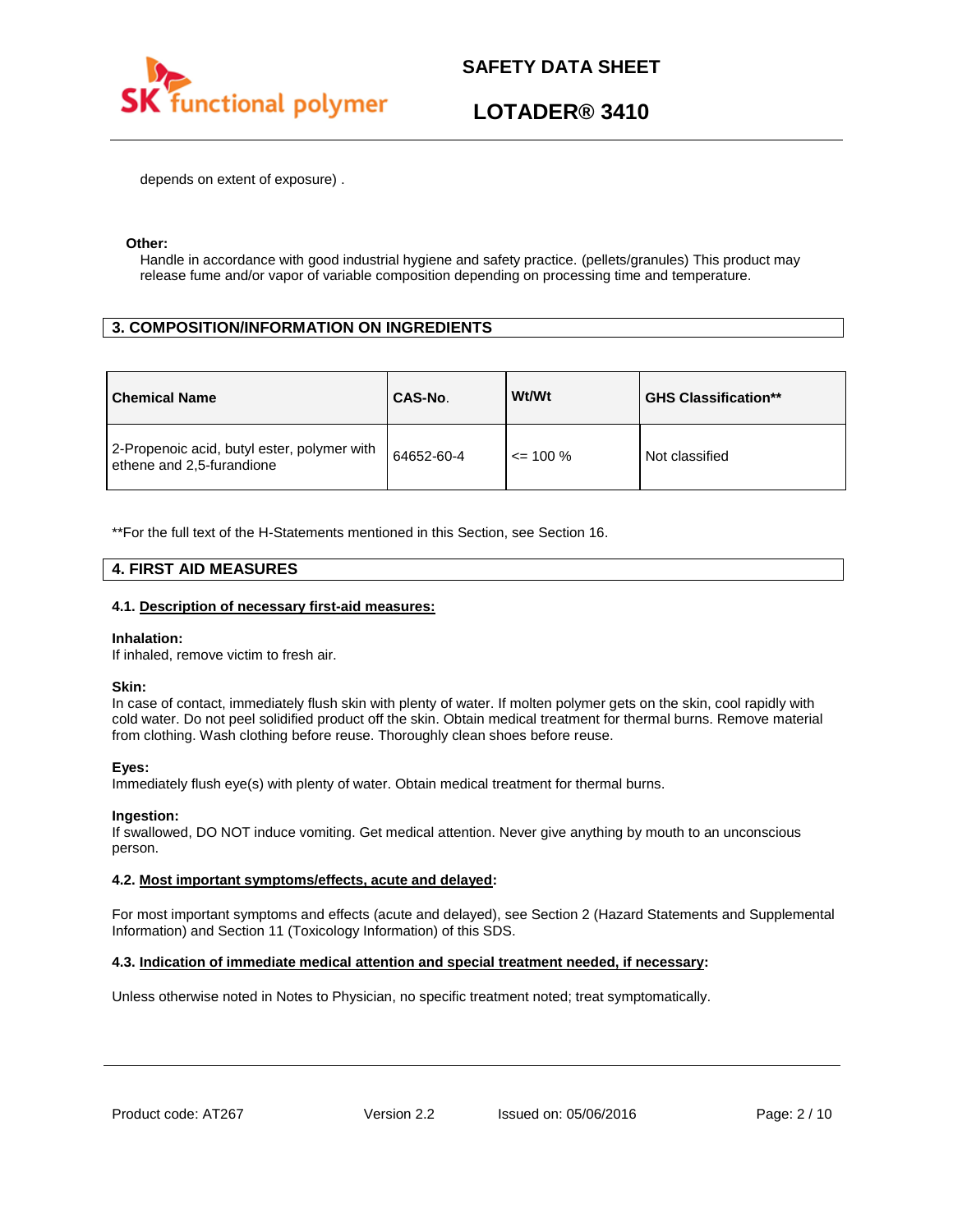

# **LOTADER® 3410**

### **5. FIREFIGHTING MEASURES**

### **Extinguishing media (suitable):**

Water spray, Carbon dioxide (CO2), Foam, Dry chemical

#### **Protective equipment:**

Fire fighters and others who may be exposed to products of combustion should wear full fire fighting turn out gear (full Bunker Gear) and self-contained breathing apparatus (pressure demand / NIOSH approved or equivalent).

### **Further firefighting advice:**

Fire fighting equipment should be thoroughly decontaminated after use.

### **Fire and explosion hazards:**

When burned, the following hazardous products of combustion can occur: Carbon oxides Hazardous organic compounds

# **6. ACCIDENTAL RELEASE MEASURES**

### **Personal precautions, Emergency procedures, Methods and materials for containment/clean-up:**

Prevent further leakage or spillage if you can do so without risk. Ventilate the area. Sweep up and shovel into suitable properly labeled containers for prompt disposal. Possible fall hazard – floor may become slippery from leakage/spillage of product. Avoid dispersal of spilled material and runoff and contact with soil, waterways, drains and sewers. Consult a regulatory specialist to determine appropriate state or local reporting requirements, for assistance in waste characterization and/or hazardous waste disposal and other requirements listed in pertinent environmental permits.

#### **Protective equipment:**

Appropriate personal protective equipment is set forth in Section 8.

### **7. HANDLING AND STORAGE**

### **Handling**

### **General information on handling:**

Avoid breathing dust.

Avoid breathing processing fumes or vapors.

Handle in accordance with good industrial hygiene and safety practices. These practices include avoiding unnecessary exposure and removal of material from eyes, skin, and clothing.

#### **Storage**

#### **General information on storage conditions:**

Keep in a dry, cool place. Store in closed containers, in a secure area to prevent container damage and subsequent spillage.

**Storage stability – Remarks:**  Stable under recommended storage conditions.

#### **Storage incompatibility – General:**  None known.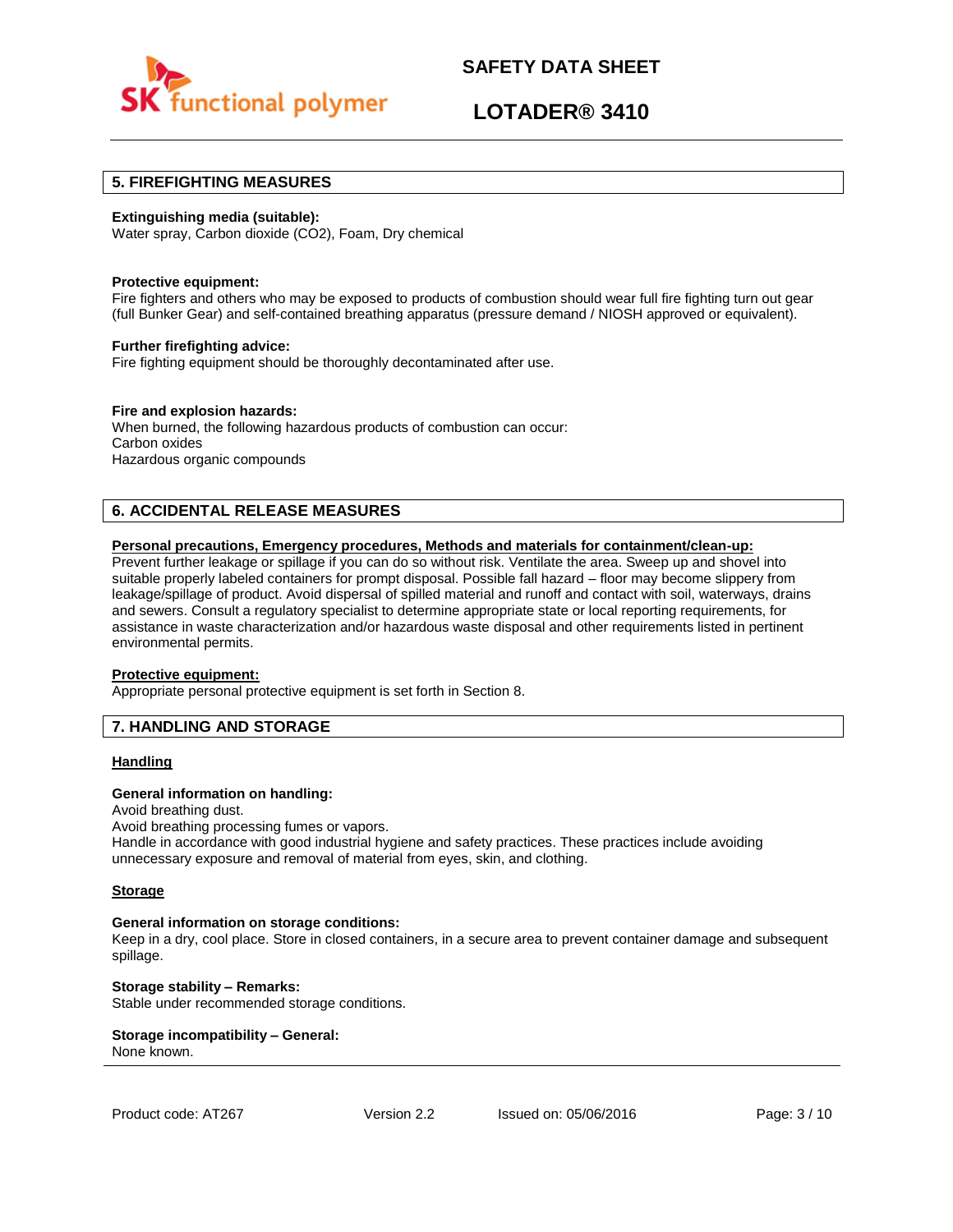



### **Temperature tolerance – Do not store above:**

122 °F (50 °C)

# **8. EXPOSURE CONTROLS/PERSONAL PROTECTION**

### **Airborne Exposure Guidelines:**

### **Particles Not Otherwise Specified / Nuisance Dust (Proprietary)**

US. ACGIH Threshold Limit Values

| Inhalable particles.  |
|-----------------------|
| $10 \text{ mg/m}$     |
| Respirable particles. |
| $3 \text{ mg/m}$      |
|                       |

US. OSHA Table Z-1 Limits for Air Contaminants (29 CFR 1910.1000)

| Form: | Respirable fraction. |
|-------|----------------------|
| PEL:  | $5 \,\mathrm{mg/m}$  |

**Form:** Total dust PEL: 15 mg/m3

US. OSHA Table Z-3 (29 CFR 1910.1000)

| Form:                 | Respirable fraction.                           |
|-----------------------|------------------------------------------------|
| Time weighted average | 15 millions of particles per cubic foot of air |
| Form:                 | Total dust                                     |
| Time weighted average | 50 millions of particles per cubic foot of air |
| Form:                 | Respirable fraction.                           |
| Time weighted average | $5 \text{ mg/m}$                               |
| Form:                 | Total dust                                     |
| Time weighted average | 15 $mg/m3$                                     |

Only those components with exposure limits are printed in this section. Limits with skin contact designation above have skin contact effect. Air sampling alone is insufficient to accurately quantitate exposure. Measures to prevent significant cutaneous absorption may be required. Limits with a sensitizer designation above mean that exposure to this material may cause allergic reactions.

### **Engineering controls:**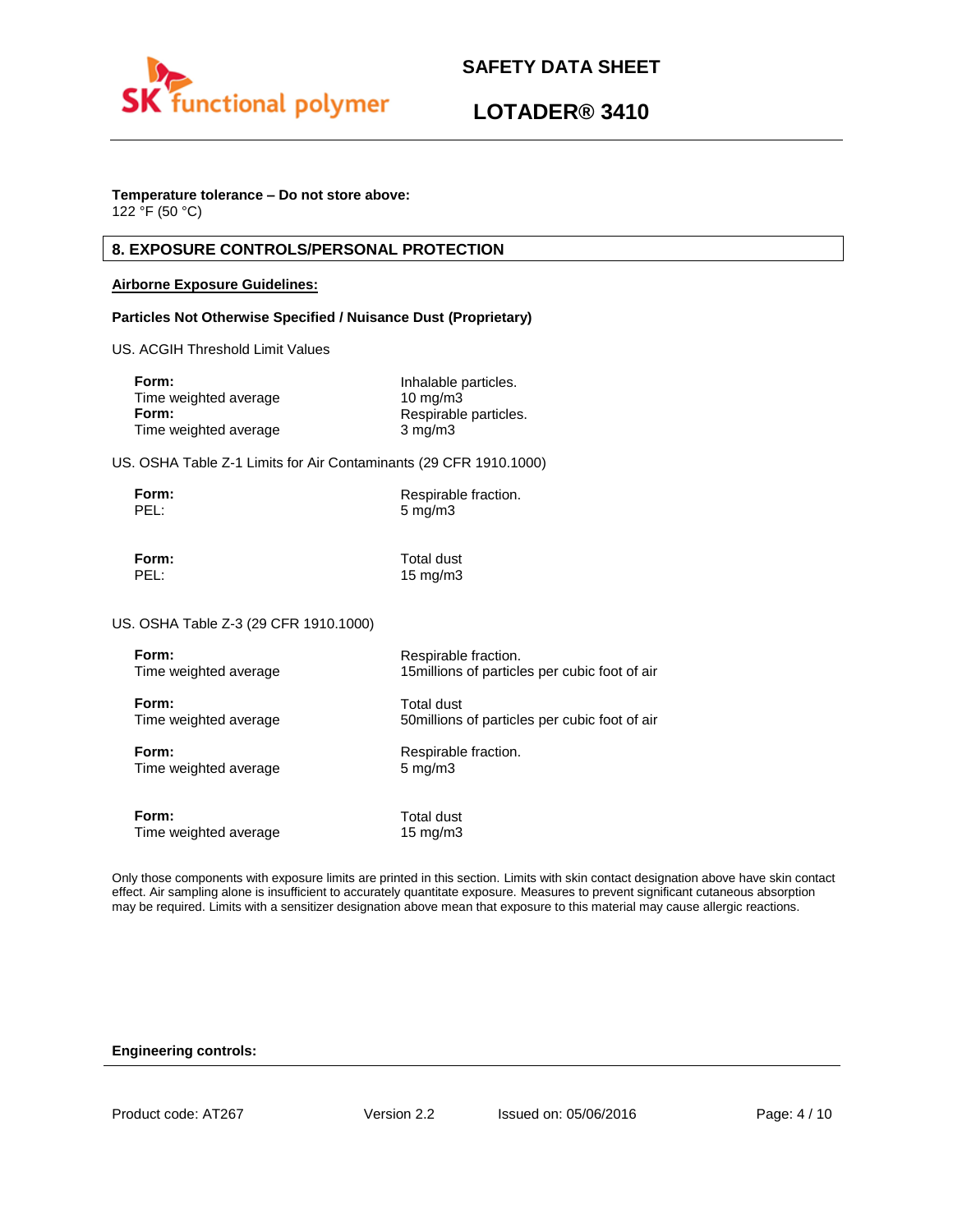

# **LOTADER® 3410**

Investigate engineering techniques to reduce exposures below airborne exposure limits or to otherwise reduce exposures. Provide ventilation if necessary to minimize exposures or to control exposure levels to below airborne exposure limits (if applicable see above).If practical, use local mechanical exhaust ventilation at sources of air contamination such as open process equipment.

### **Respiratory protection:**

Avoid breathing dust. Avoid breathing processing fumes or vapors. Where airborne exposure is likely or airborne exposure limits are exceeded (if applicable, see above), use NIOSH approved respiratory protection equipment appropriate to the material and/or its components and substances released during processing. Consult respirator manufacturer to determine appropriate type equipment for a given application. Observe respirator use limitations specified by NIOSH or the manufacturer. For emergency and other conditions where there may be a potential for significant exposure or where exposure limit may be significantly exceeded, use an approved full face positive-pressure, self-contained breathing apparatus or positive-pressure airline with auxiliary self-contained air supply. Respiratory protection programs must comply with 29 CFR § 1910.134.

#### **Skin protection:**

Processing of this product releases vapors or fumes which may cause skin irritation. Wearing protective gloves is recommended. Wash hands and contaminated skin thoroughly after contact with processing fumes or vapors. Wash thoroughly after handling.

### **Eye protection:**

Use good industrial practice to avoid eye contact. Processing of this product releases vapors or fumes which may cause eye irritation. Where eye contact may be likely, wear chemical goggles and have eye flushing equipment available.

| Color:                                 | colourless                |
|----------------------------------------|---------------------------|
| <b>Physical state:</b>                 | solid                     |
| Form:                                  | pellets                   |
| Odor:                                  | Slightly acrylic          |
| <b>Odor threshold:</b>                 | No data available         |
| <b>Flash point</b>                     | Not applicable            |
| <b>Auto-ignition</b><br>temperature:   | $> 842$ °F ( $> 450$ °C)  |
| Lower flammable limit<br>$(LFL)$ :     | No data available         |
| <b>Upper flammable limit</b><br>(UEL): | No data available         |
| pH:                                    | No data available         |
| Density:                               | 940 kg/m3 (68 °F (20 °C)) |

# **9. PHYSICAL AND CHEMICAL PROPERTIES**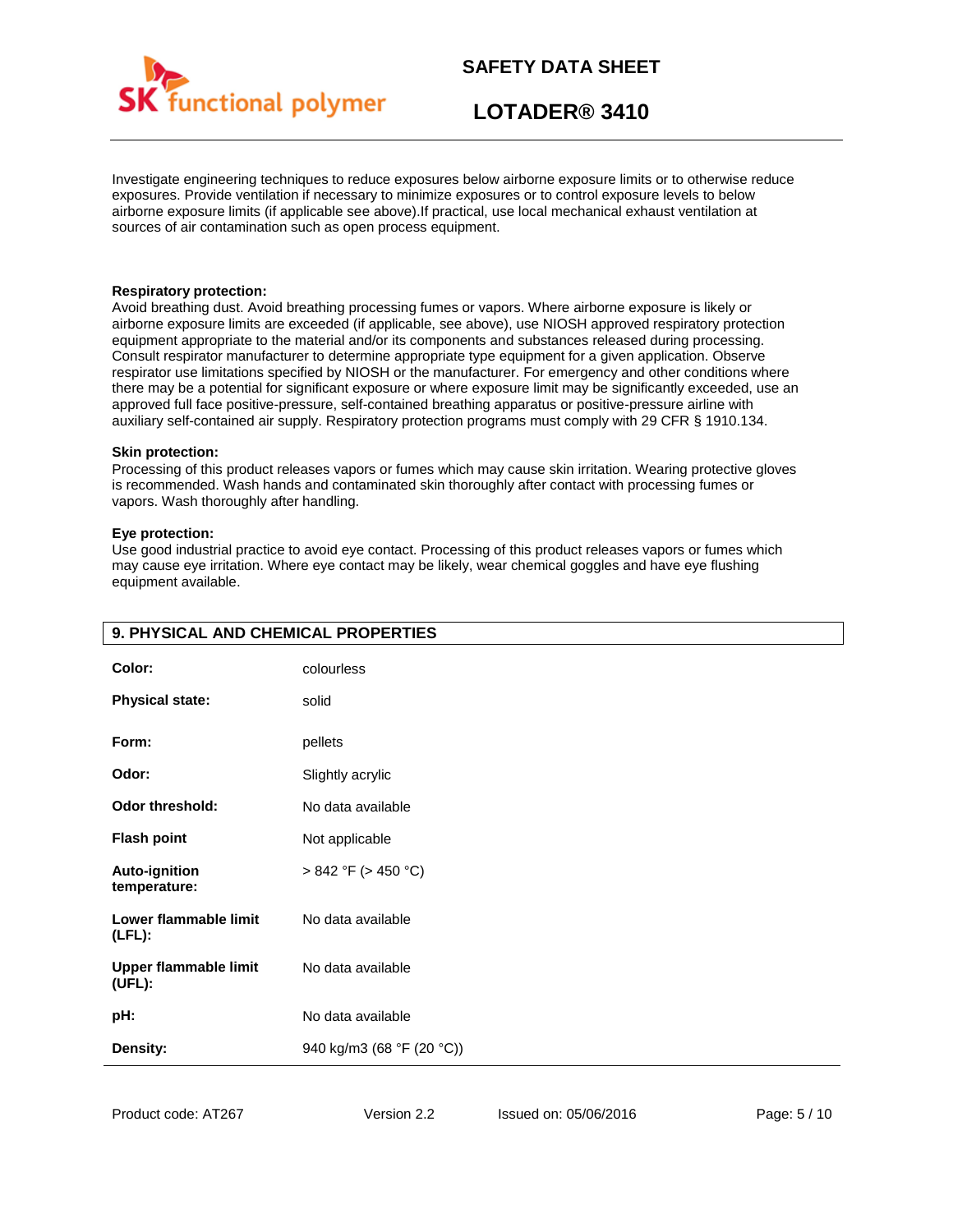

# **LOTADER® 3410**

| <b>Bulk density:</b>                                             | approximately 500 kg/m3                                                                                                                                                           |
|------------------------------------------------------------------|-----------------------------------------------------------------------------------------------------------------------------------------------------------------------------------|
| Vapor pressure:                                                  | No data available                                                                                                                                                                 |
| Vapor density:                                                   | No data available                                                                                                                                                                 |
| <b>Boiling point/boiling</b><br>range:                           | No data available                                                                                                                                                                 |
| <b>Melting point/range:</b>                                      | 203 - 225 °F (95 - 107 °C)(Method: Differential Scanning Calorimetry in accordance<br>with DIN 51007 (Thermal analysis (TA); differential thermal analysis (DTA);<br>principles)) |
| <b>Freezing point:</b>                                           | No data available.                                                                                                                                                                |
| <b>Evaporation rate:</b>                                         | No data available                                                                                                                                                                 |
| Solubility in water:                                             | 68 °F (20 °C) insoluble                                                                                                                                                           |
| Solubility in other<br>solvents: [qualitative and<br>quantative] | Soluble in aromatic hydrocarbons                                                                                                                                                  |
|                                                                  | Chlorinated solvents (when hot)                                                                                                                                                   |
| Viscosity, dynamic:                                              | No data available                                                                                                                                                                 |
| <b>Particle size:</b>                                            | approximately 5 mm                                                                                                                                                                |
| <b>Oil/water partition</b><br>coefficient:                       | No data available                                                                                                                                                                 |
| <b>Thermal decomposition</b>                                     | $>$ 572 °F ( $>$ 300 °C)                                                                                                                                                          |
| Flammability:                                                    | See GHS Classification in Section 2                                                                                                                                               |

# **10. STABILITY AND REACTIVITY**

#### **Stability:**

The product is stable under normal handling and storage conditions.

### **Hazardous reactions:**

Hazardous polymerization does not occur.

# **Materials to avoid:**

None known.

### **Conditions / hazards to avoid:**

Avoid storing in moist and warm conditions. (to maintain the technical properties of the product). See Hazardous Decomposition Products below.

### **Hazardous decomposition products:**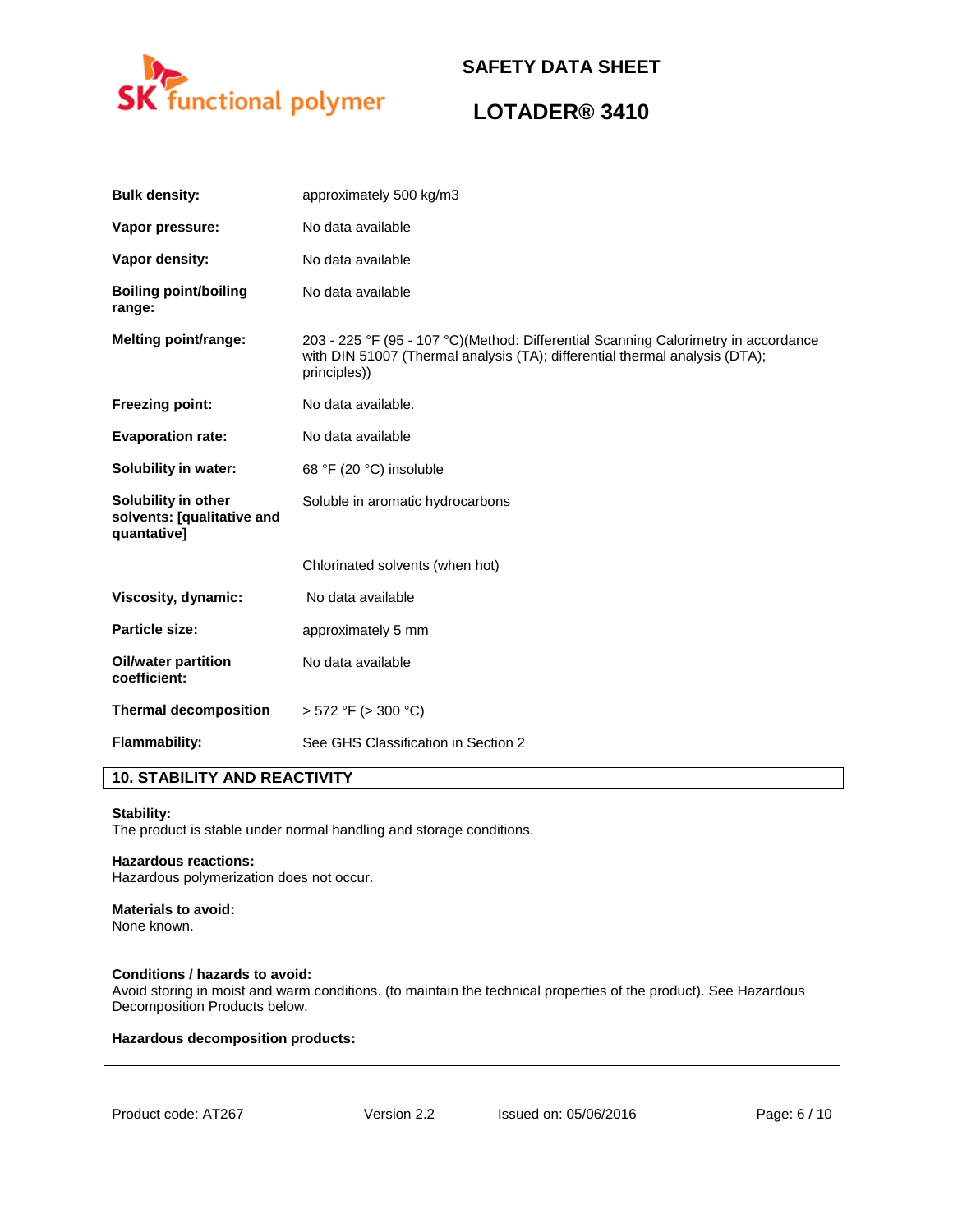

# **LOTADER® 3410**

Temperature exceeding 300 °C: Thermal decomposition giving flammable and toxic products : Carbon oxides Hazardous organic compounds Acrylates

# **11. TOXICOLOGICAL INFORMATION**

Data on this material and/or its components are summarized below.

### **Data for 2-Propenoic acid, butyl ester, polymer with ethene and 2,5-furandione (64652-60-4)**

### **Other information**

The information presented is from representative materials in this chemical class. The results may vary depending on the test substance. Effects due to processing releases or residual monomer: Possible cross sensitization with other acrylates and methacrylates

# **12. ECOLOGICAL INFORMATION**

### **Chemical Fate and Pathway**

No data are available.

### **Ecotoxicology**

No data are available.

# **13. DISPOSAL CONSIDERATIONS**

### **Waste disposal:**

Where possible recycling is preferred to disposal or incineration. If recycling is not an option, incinerate or dispose of in accordance with federal, state, and local regulations. Pigmented, filled and/or solvent laden product may require special disposal practices in accordance with federal, state and local regulations. Consult a regulatory specialist to determine appropriate state or local reporting requirements, for assistance in waste characterization and/or hazardous waste disposal and other requirements listed in pertinent environmental permits. Note: Chemical additions to, processing of, or otherwise altering this material may make this waste management information incomplete, inaccurate, or otherwise inappropriate. Furthermore, state and local waste disposal requirements may be more restrictive or otherwise different from federal laws and regulations.

# **14. TRANSPORT INFORMATION**

**US Department of Transportation (DOT):** not regulated

**International Maritime Dangerous Goods Code (IMDG):** not regulated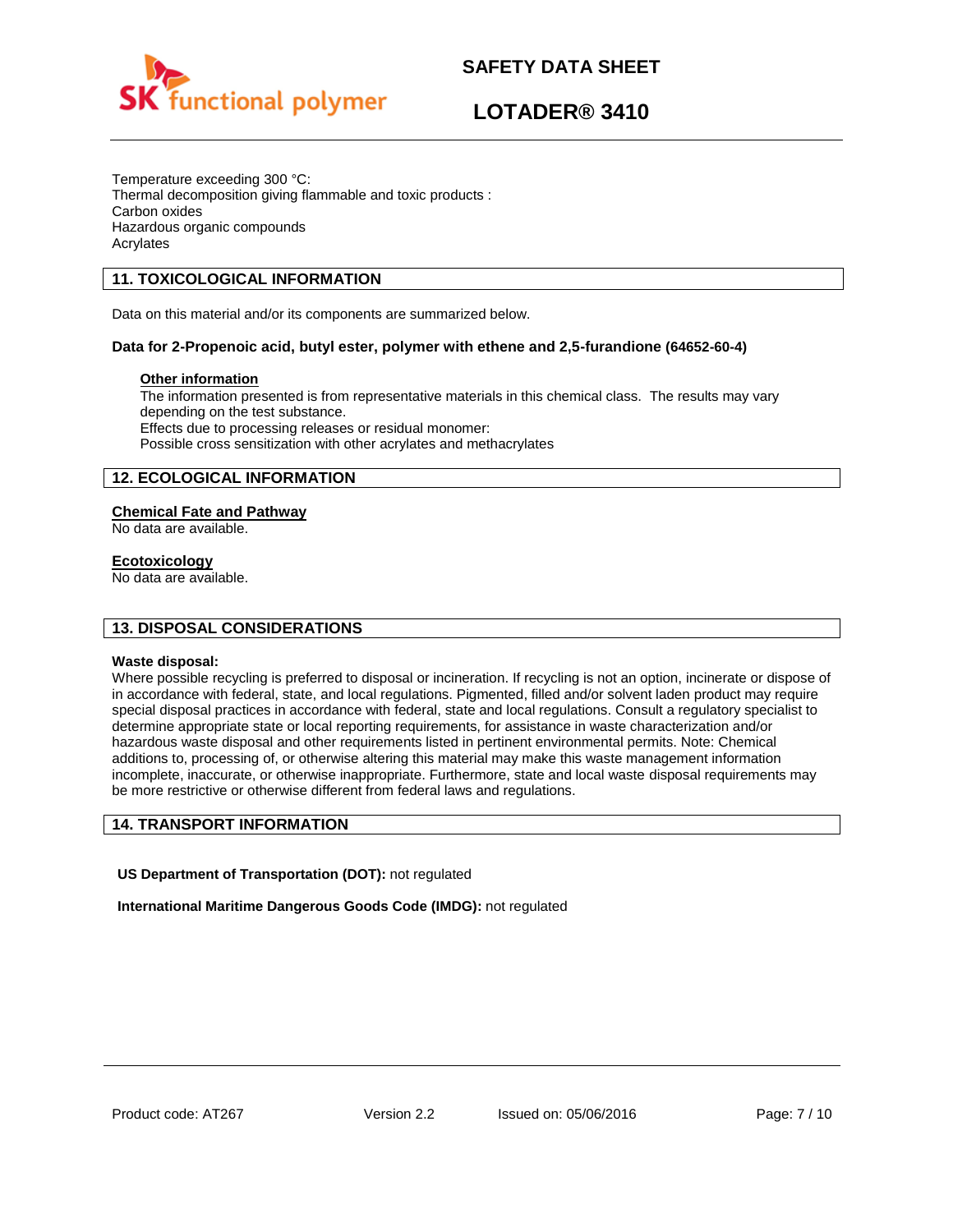

# **LOTADER® 3410**

# **15. REGULATORY INFORMATION**

| <b>Chemical Inventory Status</b>                                      |               |                                                                  |
|-----------------------------------------------------------------------|---------------|------------------------------------------------------------------|
| EU. EINECS                                                            | <b>EINECS</b> | Conforms to                                                      |
| United States TSCA Inventory                                          | <b>TSCA</b>   | The components of this product are all on<br>the TSCA Inventory. |
| Canadian Domestic Substances List (DSL)                               | <b>DSL</b>    | All components of this product are on the<br>Canadian DSL        |
| China. Inventory of Existing Chemical Substances in<br>China (IECSC)  | IECSC (CN)    | Conforms to                                                      |
| Japan. ENCS - Existing and New Chemical<br>Substances Inventory       | ENCS (JP)     | Conforms to                                                      |
| Japan. ISHL - Inventory of Chemical Substances                        | ISHL (JP)     | Conforms to                                                      |
| Korea. Korean Existing Chemicals Inventory (KECI)                     | KECI (KR)     | Conforms to                                                      |
| Philippines Inventory of Chemicals and Chemical<br>Substances (PICCS) | PICCS (PH)    | Conforms to                                                      |
| Australia Inventory of Chemical Substances (AICS)                     | <b>AICS</b>   | Conforms to                                                      |

### **United States – Federal Regulations**

### **SARA Title III – Section 302 Extremely Hazardous Chemicals:**

The components in this product are either not SARA Section 302 regulated or regulated but present in negligible concentrations.

### **SARA Title III - Section 311/312 Hazard Categories:**

No SARA Hazards

### **SARA Title III – Section 313 Toxic Chemicals:**

This material does not contain any chemical components with known CAS numbers that exceed the threshold (De Minimis) reporting levels established by SARA Title III, Section 313.

### **Comprehensive Environmental Response, Compensation, and Liability Act (CERCLA) - Reportable Quantity (RQ):**

The components in this product are either not CERCLA regulated, regulated but present in negligible concentrations, or regulated with no assigned reportable quantity.

### **United States – State Regulations**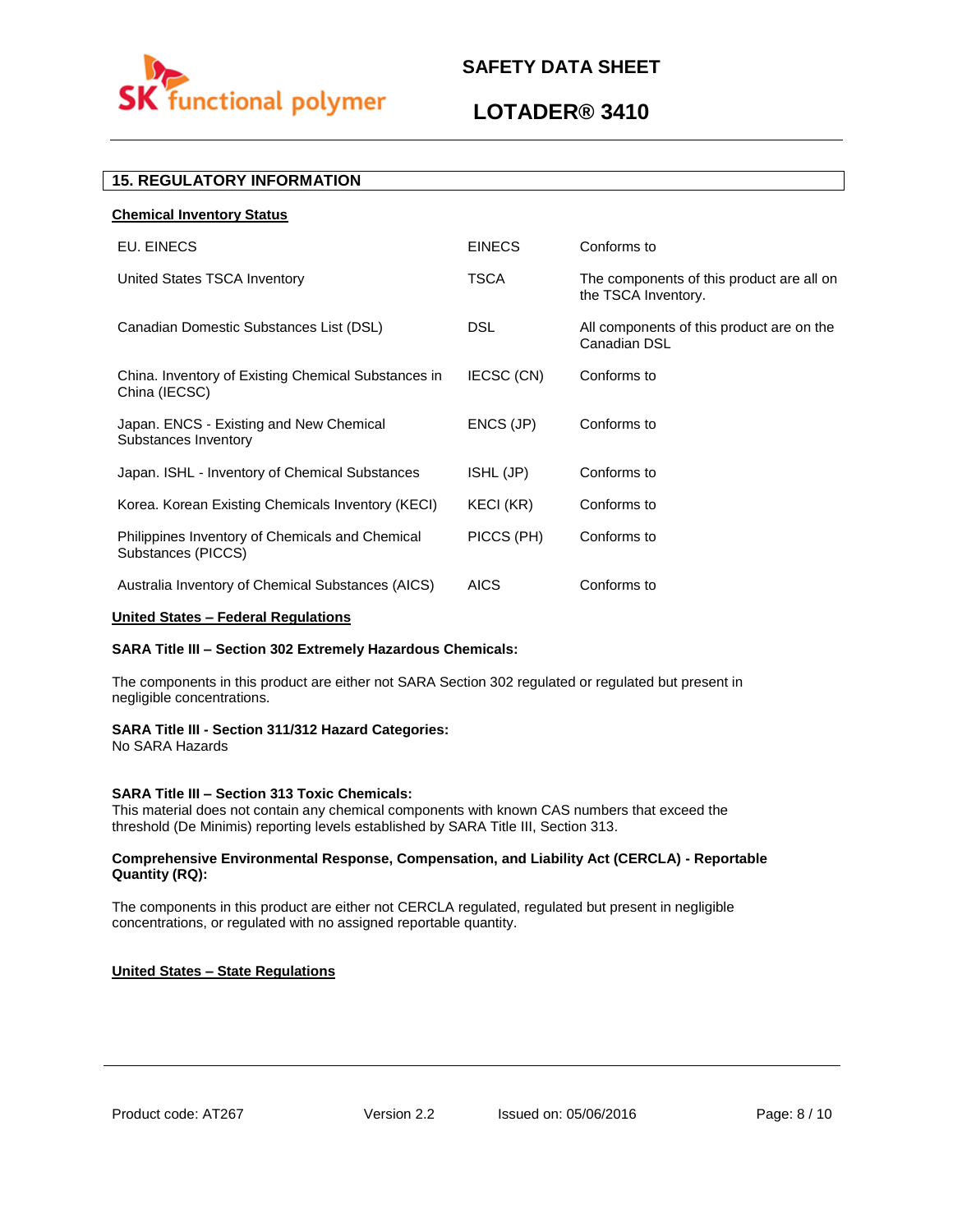

### **New Jersey Right to Know**

No components are subject to the New Jersey Right to Know Act.

### **Pennsylvania Right to Know**

Chemical name CAS-No. 2-Propenoic acid, butyl ester, polymer with ethene and 2,5 furandione 64652-60-4

#### **California Prop. 65**

This product does not contain any chemicals known to the State of California to cause cancer, birth defects, or any other reproductive defects.

### **16. OTHER INFORMATION**

#### **Latest Revision(s):**

| Revised Section(s): | Chapter 4 update |
|---------------------|------------------|
| Reference number:   | 000000027360     |
| Date of Revision:   | 05/06/2016       |
| Date Printed:       | 07/23/2016       |

The statements, technical information and recommendations contained herein are believed to be accurate as of the date hereof. Since the conditions and methods of use of the product and of the information referred to herein are beyond our control, SKGCA expressly disclaims any and all liability as to any results obtained or arising from any use of the product reliance on such information; NO WARRANT OF FIRNESS FOR ANY PARTICULAR PURPOSE, WARRANTY OF MERCHANTABILITY OR ANY OTHER WARRANTY, EXPRESSED OR IMPLIED IS MADE CONCERNING THE GOODS DESCIRBED OR THE INFORMATION PROVIDED HERIN. The information provided herein relates only to the specific product designated and may not be applicable when such product is used in combination with other materials or in any process. The user should thoroughly test any application before commercialization. Nothing contained herein constitutes a license to practice under any patent, it should not be construed as an inducement to infringe any patent, and the user is advised to take appropriate steps to be sure that any proposed use of the product will not result in patent infringement. See SDS for Health & Safety Considerations.